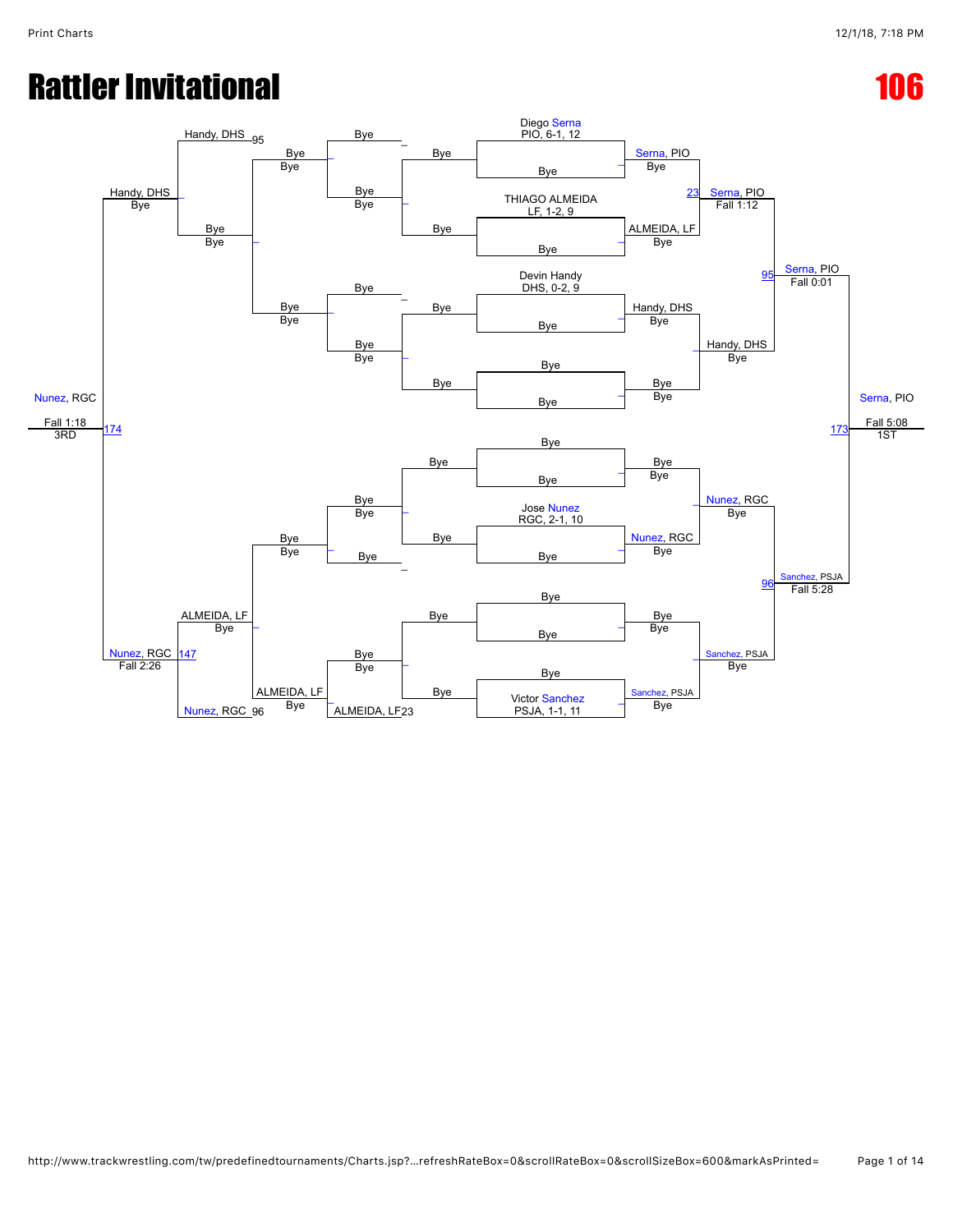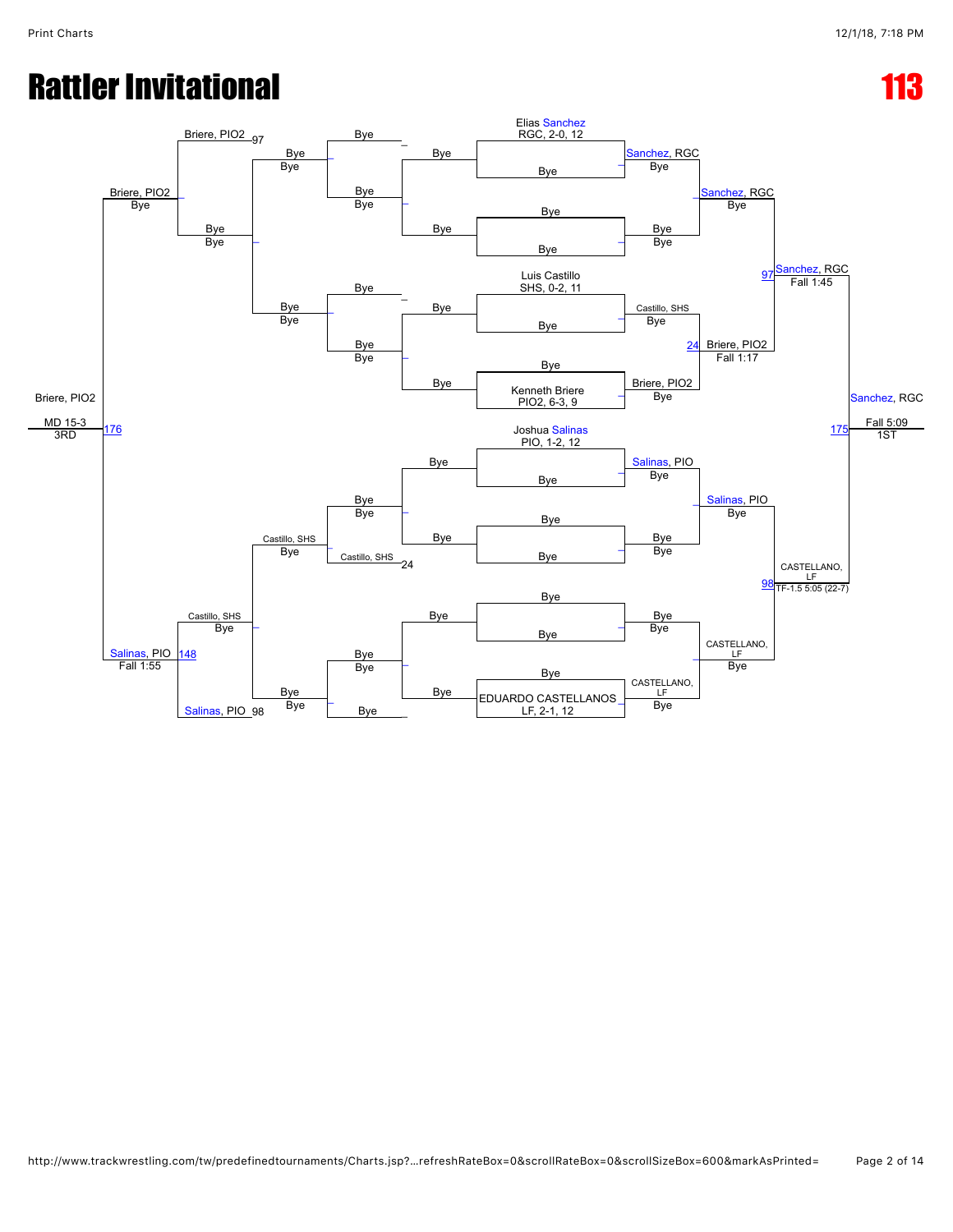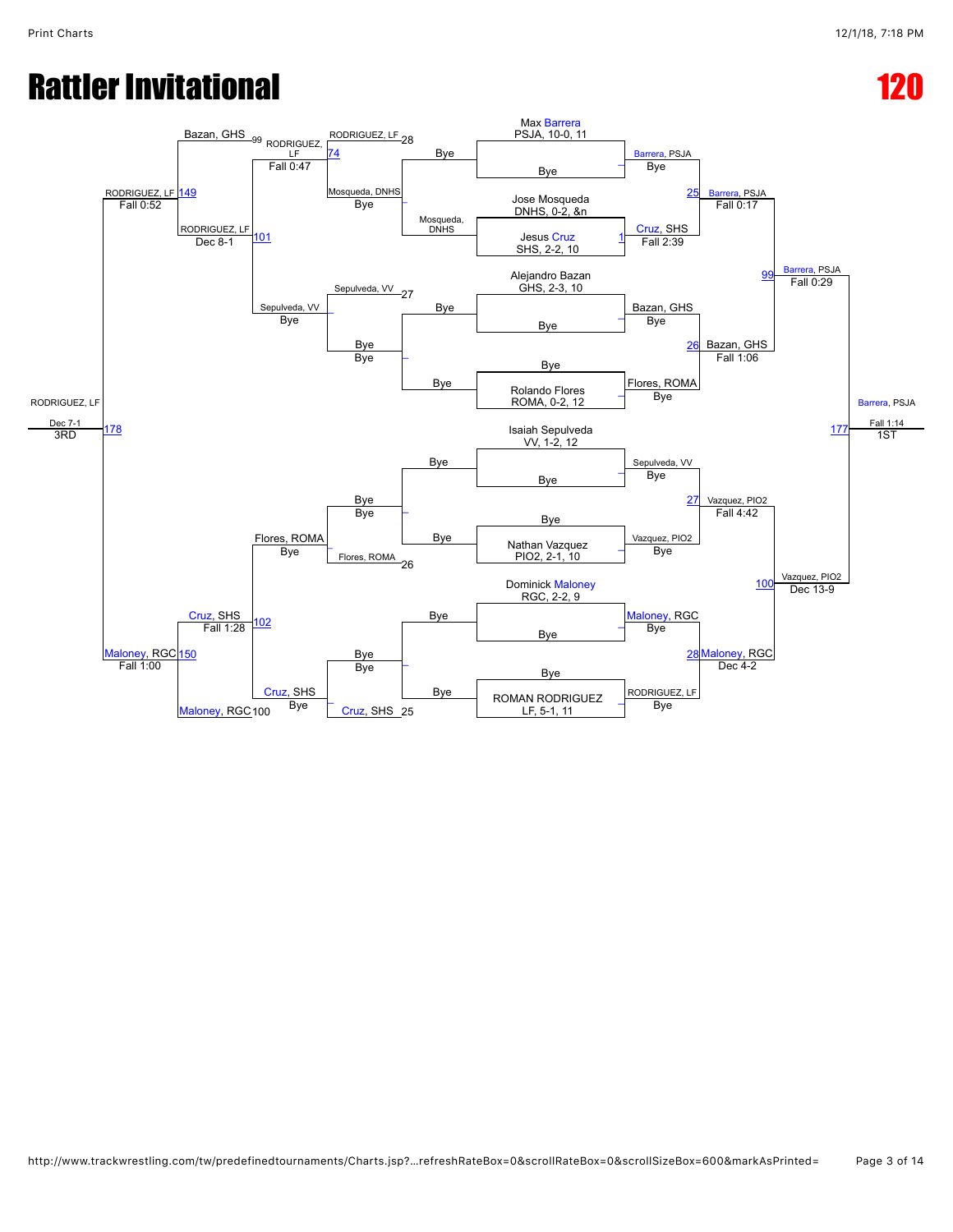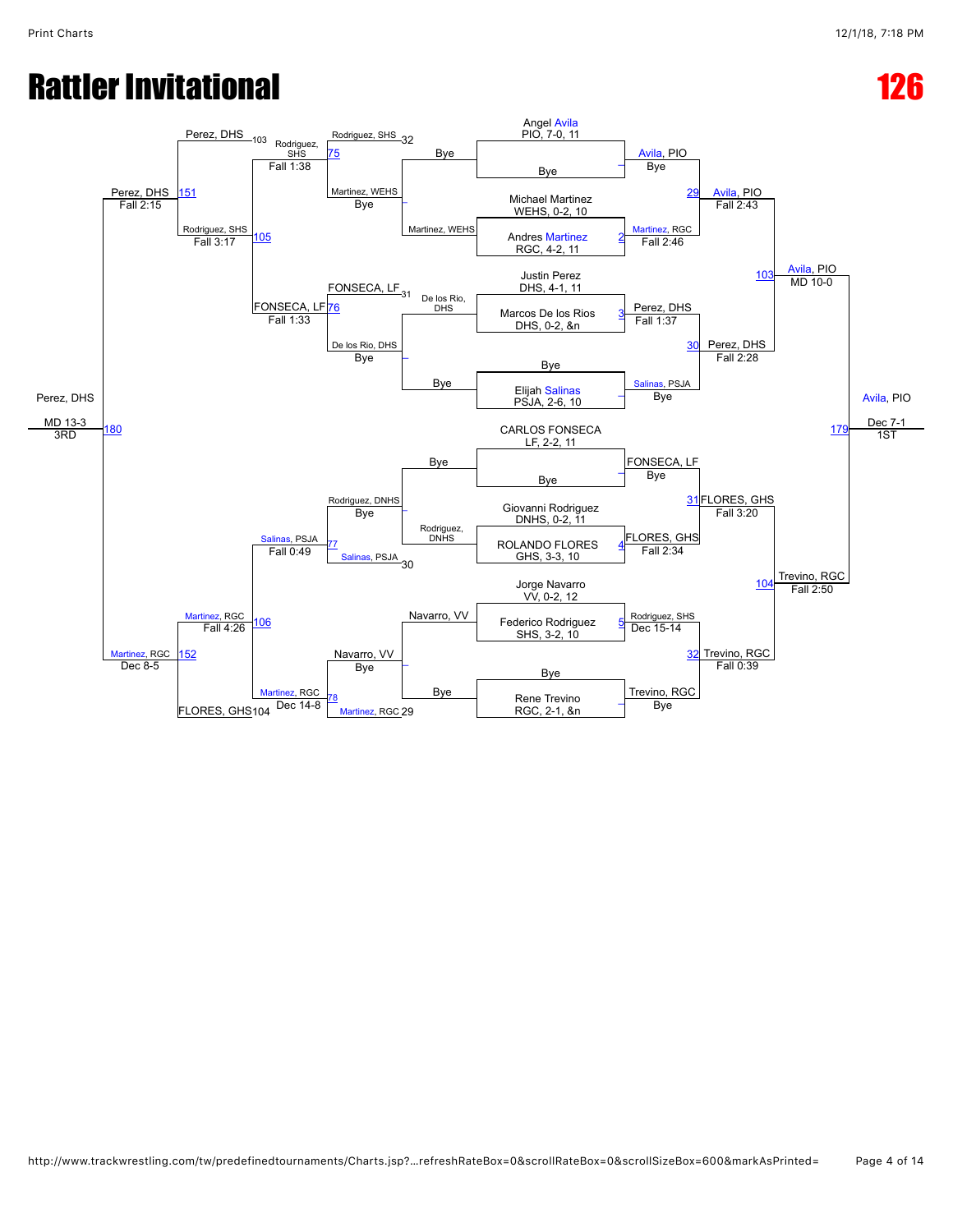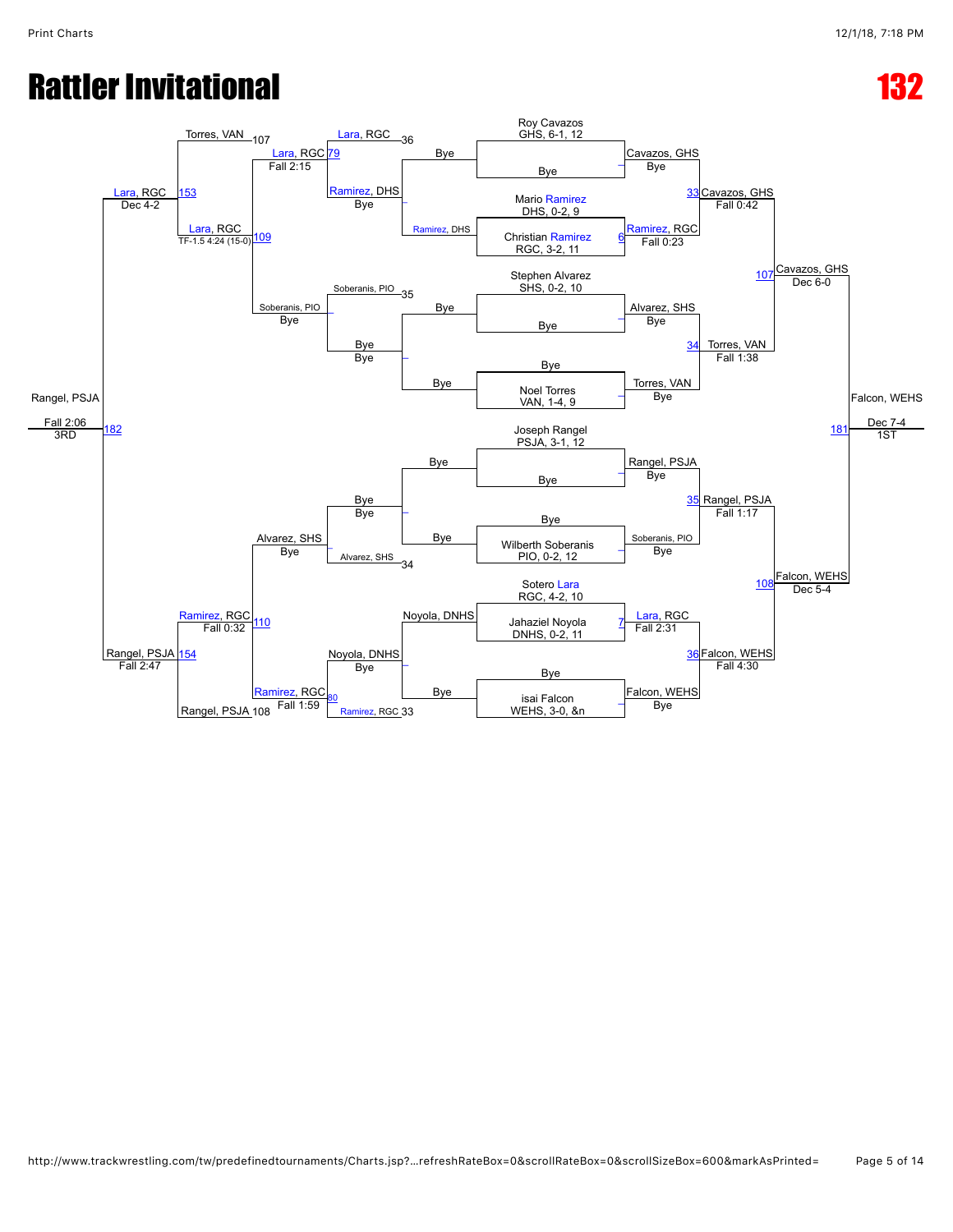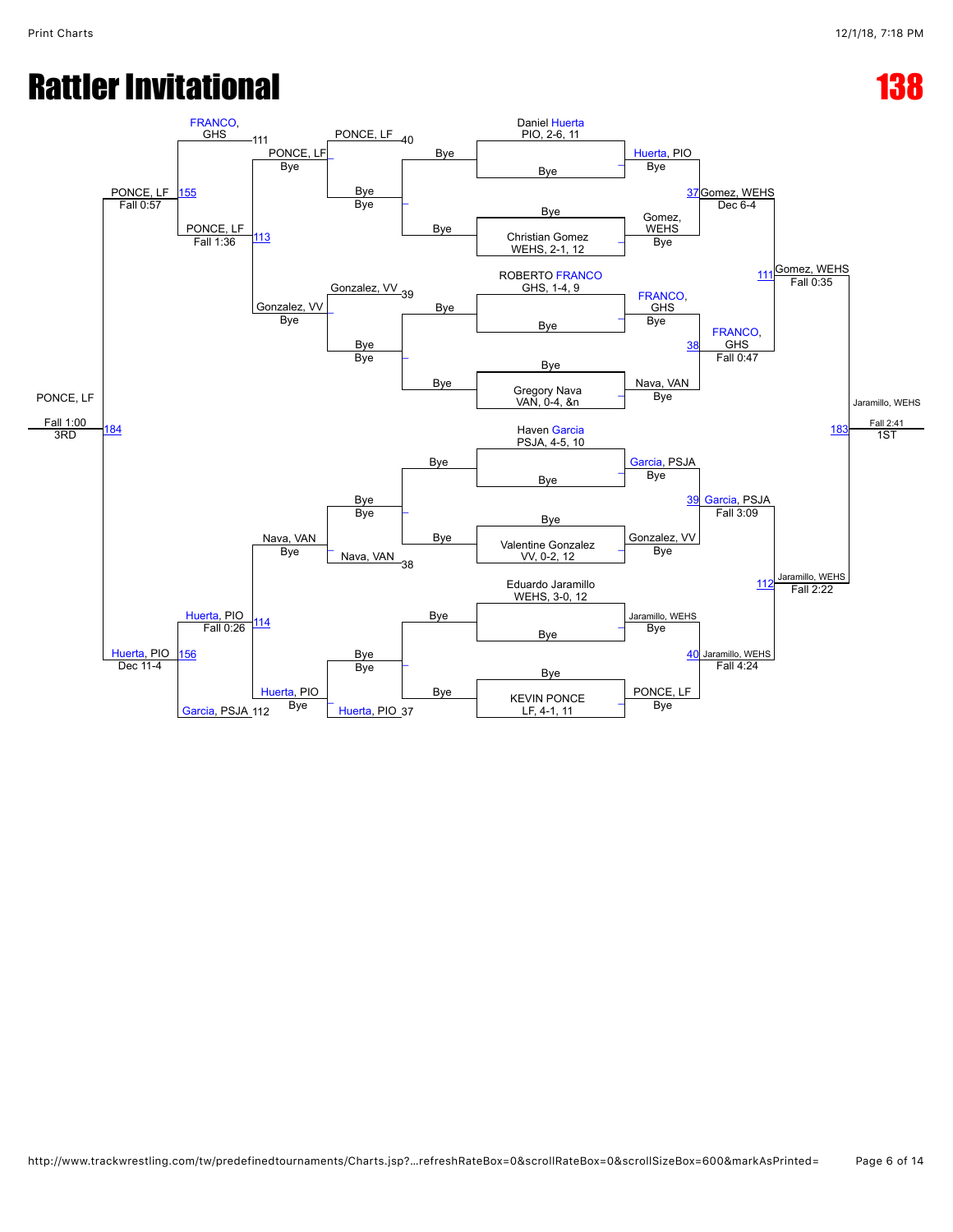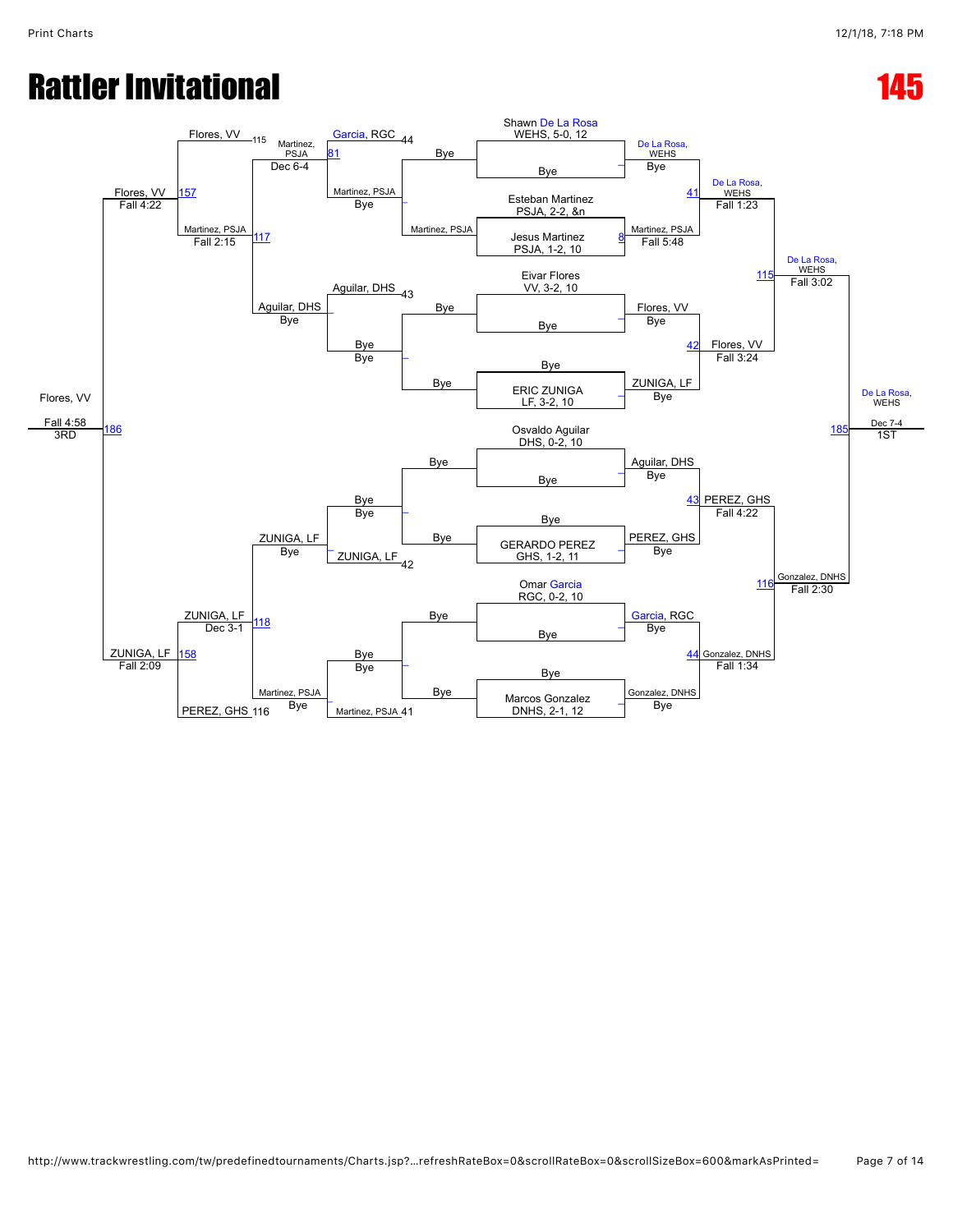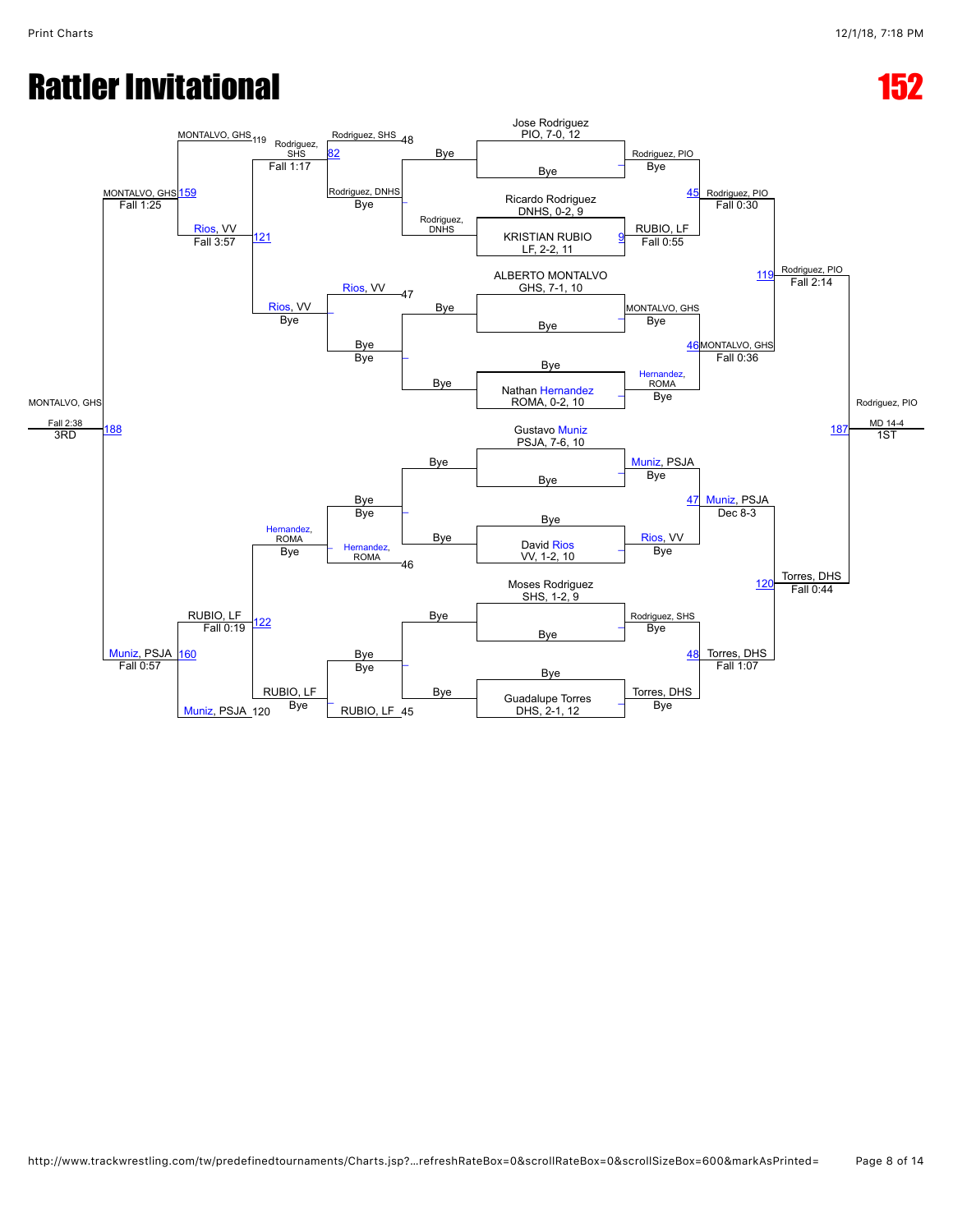### Rattler Invitational and the contract of the contract of the contract of the contract of the contract of the contract of the contract of the contract of the contract of the contract of the contract of the contract of the c

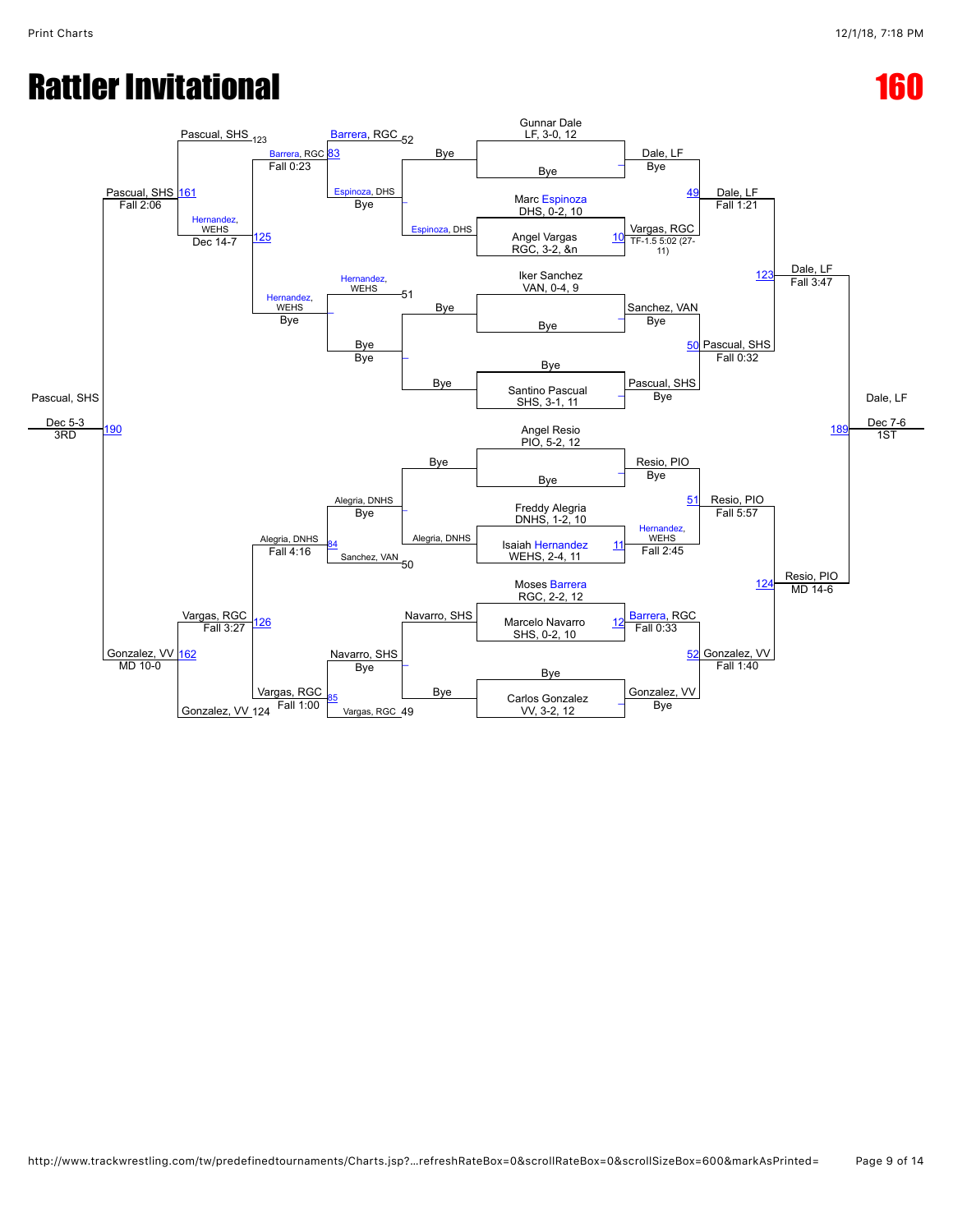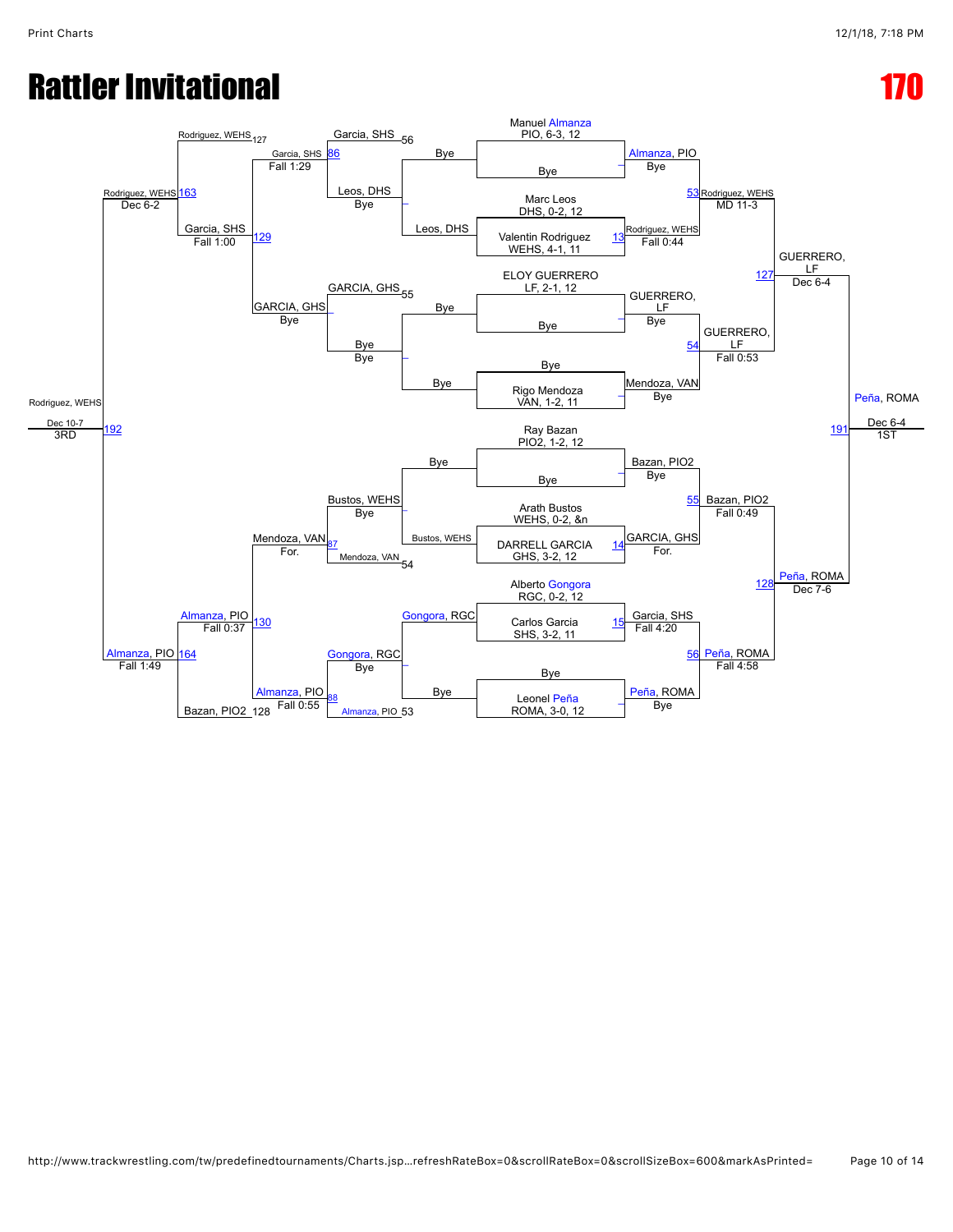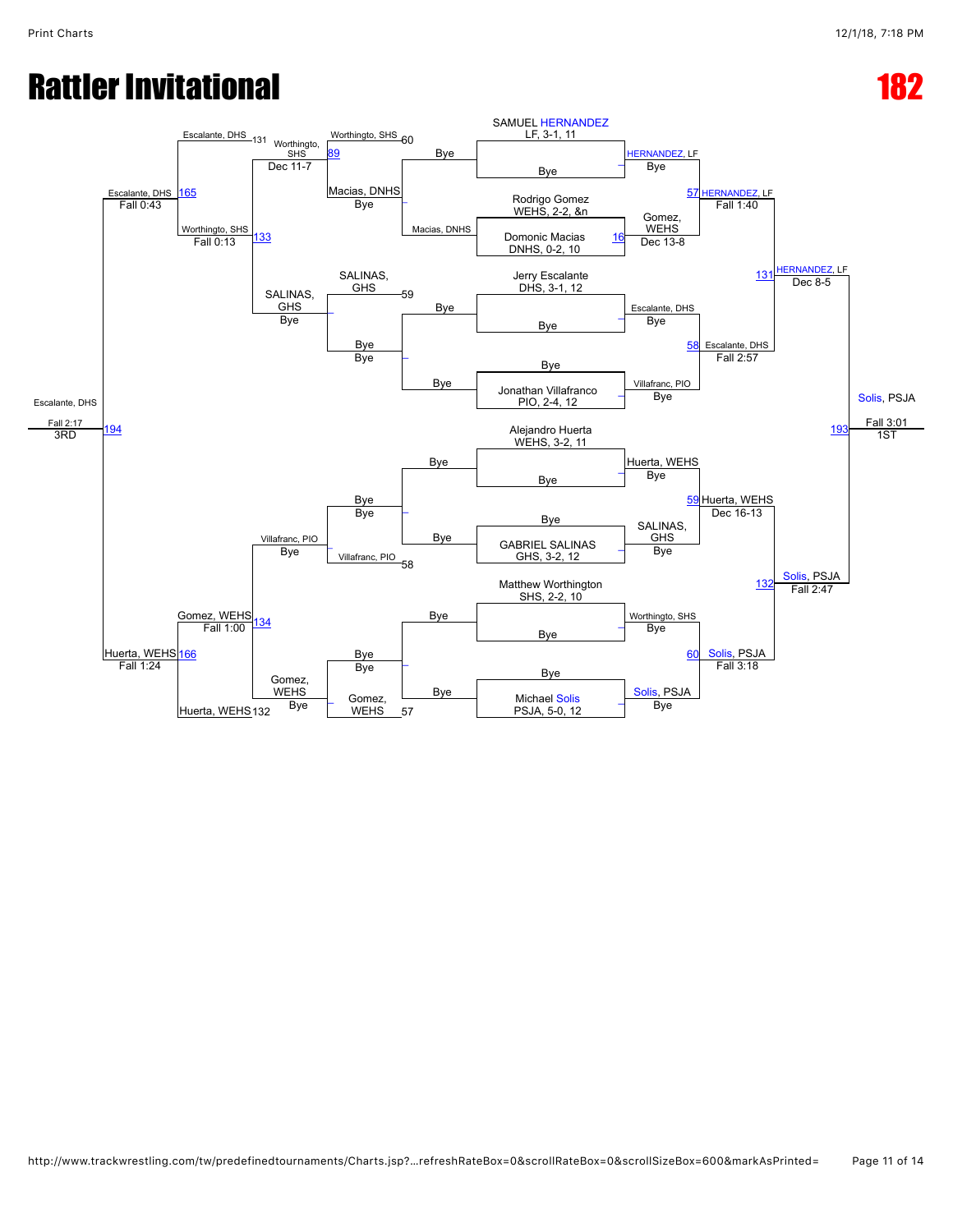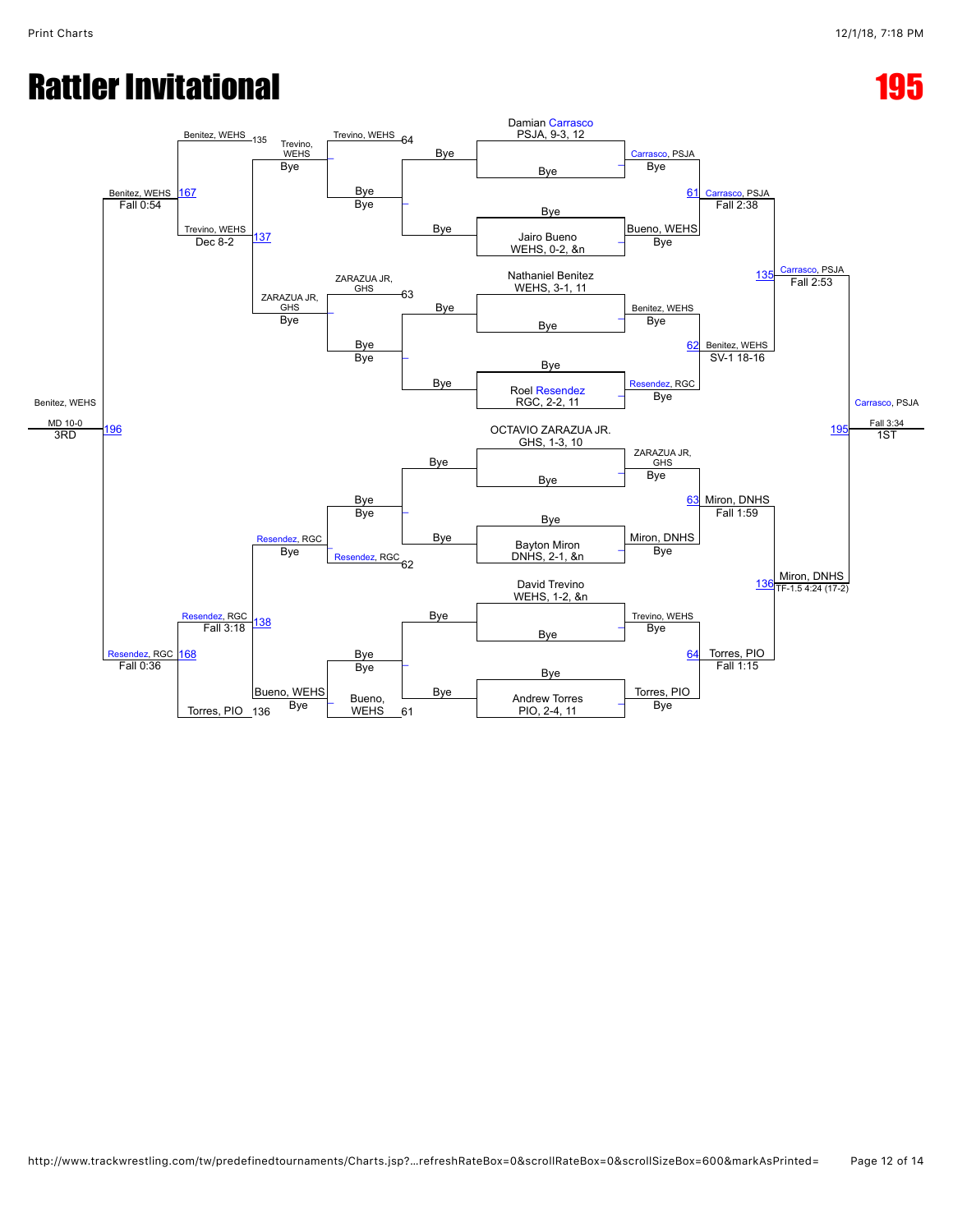